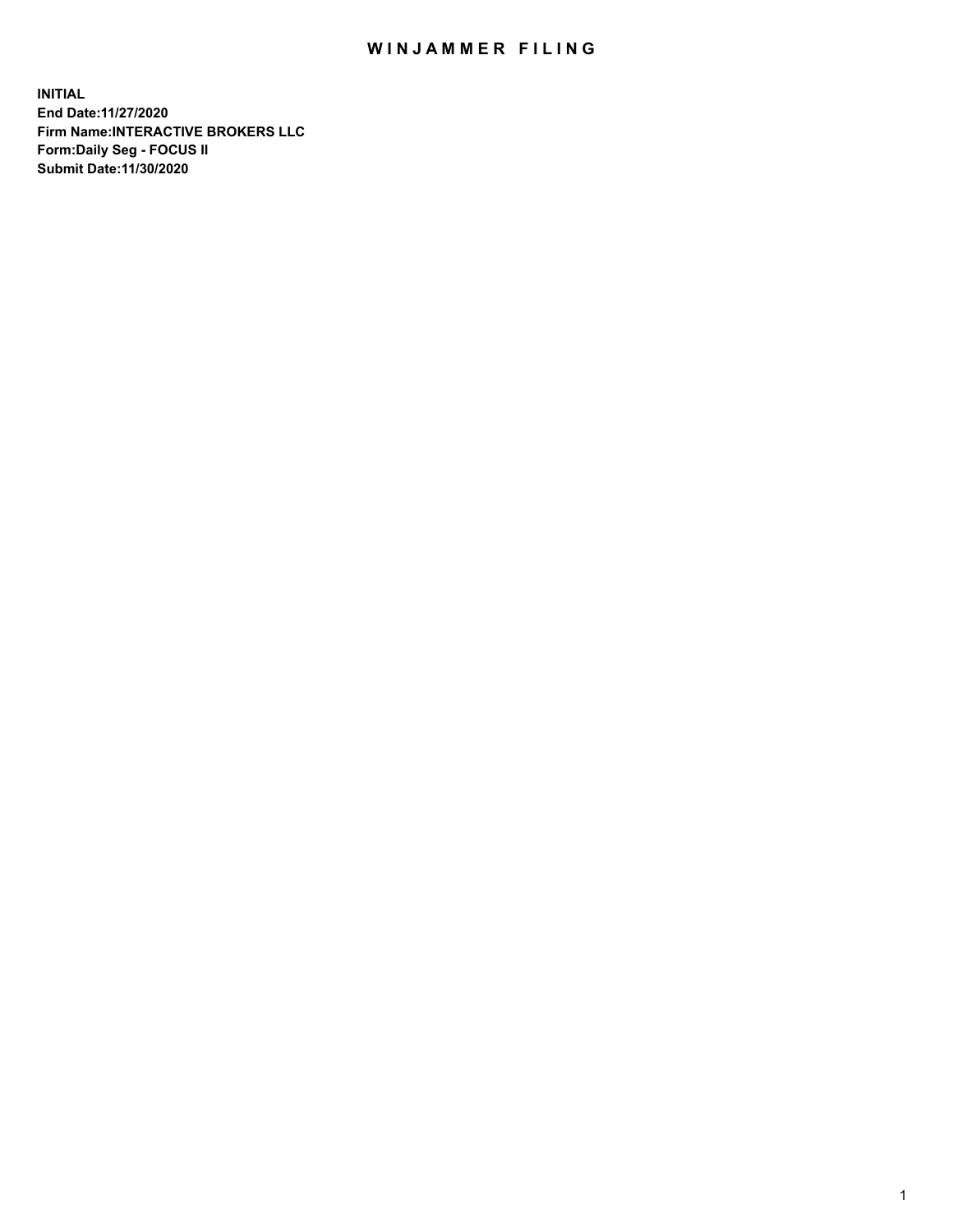**INITIAL End Date:11/27/2020 Firm Name:INTERACTIVE BROKERS LLC Form:Daily Seg - FOCUS II Submit Date:11/30/2020 Daily Segregation - Cover Page**

| Name of Company                                                                                                                                                                                                                                                                                                                | <b>INTERACTIVE BROKERS LLC</b>                                                         |
|--------------------------------------------------------------------------------------------------------------------------------------------------------------------------------------------------------------------------------------------------------------------------------------------------------------------------------|----------------------------------------------------------------------------------------|
| <b>Contact Name</b>                                                                                                                                                                                                                                                                                                            | James Menicucci                                                                        |
| <b>Contact Phone Number</b>                                                                                                                                                                                                                                                                                                    | 203-618-8085                                                                           |
| <b>Contact Email Address</b>                                                                                                                                                                                                                                                                                                   | jmenicucci@interactivebrokers.c<br>$om$                                                |
| FCM's Customer Segregated Funds Residual Interest Target (choose one):<br>a. Minimum dollar amount: ; or<br>b. Minimum percentage of customer segregated funds required:% ; or<br>c. Dollar amount range between: and; or<br>d. Percentage range of customer segregated funds required between:% and%.                         | $\overline{\mathbf{0}}$<br>$\overline{\mathbf{0}}$<br>155,000,000 245,000,000<br>00    |
| FCM's Customer Secured Amount Funds Residual Interest Target (choose one):<br>a. Minimum dollar amount: ; or<br>b. Minimum percentage of customer secured funds required:%; or<br>c. Dollar amount range between: and; or<br>d. Percentage range of customer secured funds required between:% and%.                            | $\overline{\mathbf{0}}$<br>$\pmb{0}$<br>80,000,000 120,000,000<br>0 <sub>0</sub>       |
| FCM's Cleared Swaps Customer Collateral Residual Interest Target (choose one):<br>a. Minimum dollar amount: ; or<br>b. Minimum percentage of cleared swaps customer collateral required:% ; or<br>c. Dollar amount range between: and; or<br>d. Percentage range of cleared swaps customer collateral required between:% and%. | $\overline{\mathbf{0}}$<br>$\overline{\mathbf{0}}$<br>0 <sub>0</sub><br>0 <sub>0</sub> |

Attach supporting documents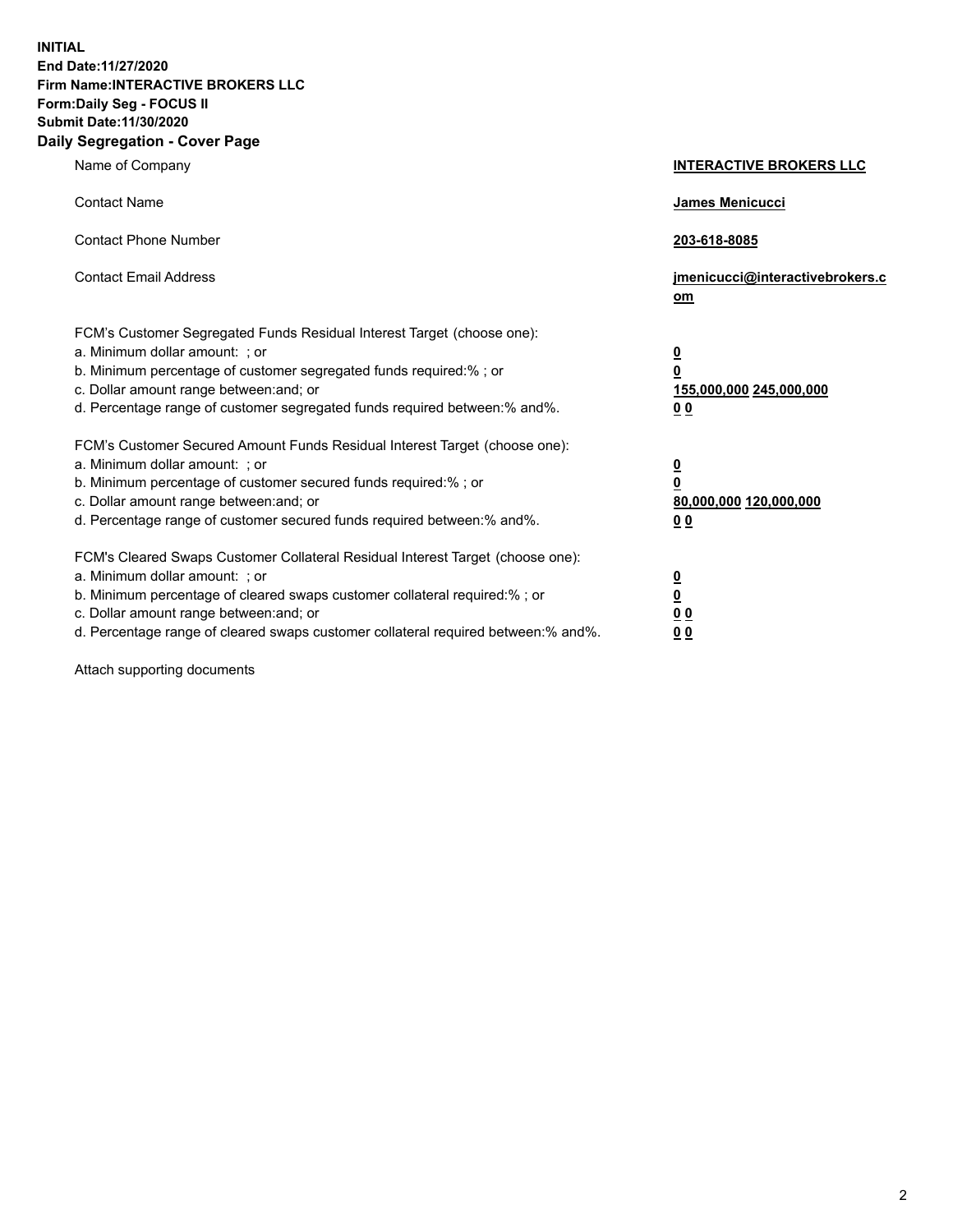**INITIAL End Date:11/27/2020 Firm Name:INTERACTIVE BROKERS LLC Form:Daily Seg - FOCUS II Submit Date:11/30/2020 Daily Segregation - Secured Amounts**

|                | Pany Ocgi cgation - Occarca Anioante                                                        |                                          |
|----------------|---------------------------------------------------------------------------------------------|------------------------------------------|
|                | Foreign Futures and Foreign Options Secured Amounts                                         |                                          |
|                | Amount required to be set aside pursuant to law, rule or regulation of a foreign            | $0$ [7305]                               |
|                | government or a rule of a self-regulatory organization authorized thereunder                |                                          |
| 1.             | Net ledger balance - Foreign Futures and Foreign Option Trading - All Customers             |                                          |
|                | A. Cash                                                                                     | 528,217,180 [7315]                       |
|                | B. Securities (at market)                                                                   | $0$ [7317]                               |
| 2.             | Net unrealized profit (loss) in open futures contracts traded on a foreign board of trade   | 30,146,725 [7325]                        |
| 3.             | Exchange traded options                                                                     |                                          |
|                | a. Market value of open option contracts purchased on a foreign board of trade              | <b>92,532</b> [7335]                     |
|                | b. Market value of open contracts granted (sold) on a foreign board of trade                | -98,534 [7337]                           |
| 4.             | Net equity (deficit) (add lines 1. 2. and 3.)                                               | 558,357,903 [7345]                       |
| 5.             | Account liquidating to a deficit and account with a debit balances - gross amount           | 19,670 [7351]                            |
|                | Less: amount offset by customer owned securities                                            | 0 [7352] 19,670 [7354]                   |
| 6.             | Amount required to be set aside as the secured amount - Net Liquidating Equity              | 558,377,573 [7355]                       |
|                | Method (add lines 4 and 5)                                                                  |                                          |
| 7.             | Greater of amount required to be set aside pursuant to foreign jurisdiction (above) or line | 558,377,573 [7360]                       |
|                | 6.                                                                                          |                                          |
|                | FUNDS DEPOSITED IN SEPARATE REGULATION 30.7 ACCOUNTS                                        |                                          |
| $\mathbf{1}$ . | Cash in banks                                                                               |                                          |
|                | A. Banks located in the United States                                                       | 19,088,288 [7500]                        |
|                | B. Other banks qualified under Regulation 30.7                                              | 0 [7520] 19,088,288 [7530]               |
| 2.             | Securities                                                                                  |                                          |
|                | A. In safekeeping with banks located in the United States                                   | 499,936,000 [7540]                       |
|                | B. In safekeeping with other banks qualified under Regulation 30.7                          | 0 [7560] 499,936,000 [7570]              |
| 3.             | Equities with registered futures commission merchants                                       |                                          |
|                | A. Cash                                                                                     | $0$ [7580]                               |
|                | <b>B.</b> Securities                                                                        | $0$ [7590]                               |
|                | C. Unrealized gain (loss) on open futures contracts                                         | $0$ [7600]                               |
|                | D. Value of long option contracts                                                           | $0$ [7610]                               |
|                | E. Value of short option contracts                                                          | 0 [7615] 0 [7620]                        |
| 4.             | Amounts held by clearing organizations of foreign boards of trade                           |                                          |
|                | A. Cash                                                                                     | $0$ [7640]                               |
|                | <b>B.</b> Securities                                                                        | $0$ [7650]                               |
|                | C. Amount due to (from) clearing organization - daily variation                             | $0$ [7660]                               |
|                | D. Value of long option contracts                                                           | $0$ [7670]                               |
|                | E. Value of short option contracts                                                          | 0 [7675] 0 [7680]                        |
| 5.             | Amounts held by members of foreign boards of trade                                          |                                          |
|                | A. Cash                                                                                     | 137,687,150 [7700]                       |
|                | <b>B.</b> Securities                                                                        | $0$ [7710]                               |
|                | C. Unrealized gain (loss) on open futures contracts                                         | 23,446,917 [7720]                        |
|                | D. Value of long option contracts                                                           | 92,532 [7730]                            |
|                | E. Value of short option contracts                                                          | <u>-98,534</u> [7735] 161,128,065 [7740] |
| 6.             | Amounts with other depositories designated by a foreign board of trade                      | 0 [7760]                                 |
| 7.             | Segregated funds on hand                                                                    | $0$ [7765]                               |
| 8.             | Total funds in separate section 30.7 accounts                                               | 680,152,353 [7770]                       |
| 9.             | Excess (deficiency) Set Aside for Secured Amount (subtract line 7 Secured Statement         | 121,774,780 [7380]                       |
|                | Page 1 from Line 8)                                                                         |                                          |
| 10.            | Management Target Amount for Excess funds in separate section 30.7 accounts                 | 80,000,000 [7780]                        |
| 11.            | Excess (deficiency) funds in separate 30.7 accounts over (under) Management Target          | 41,774,780 [7785]                        |
|                |                                                                                             |                                          |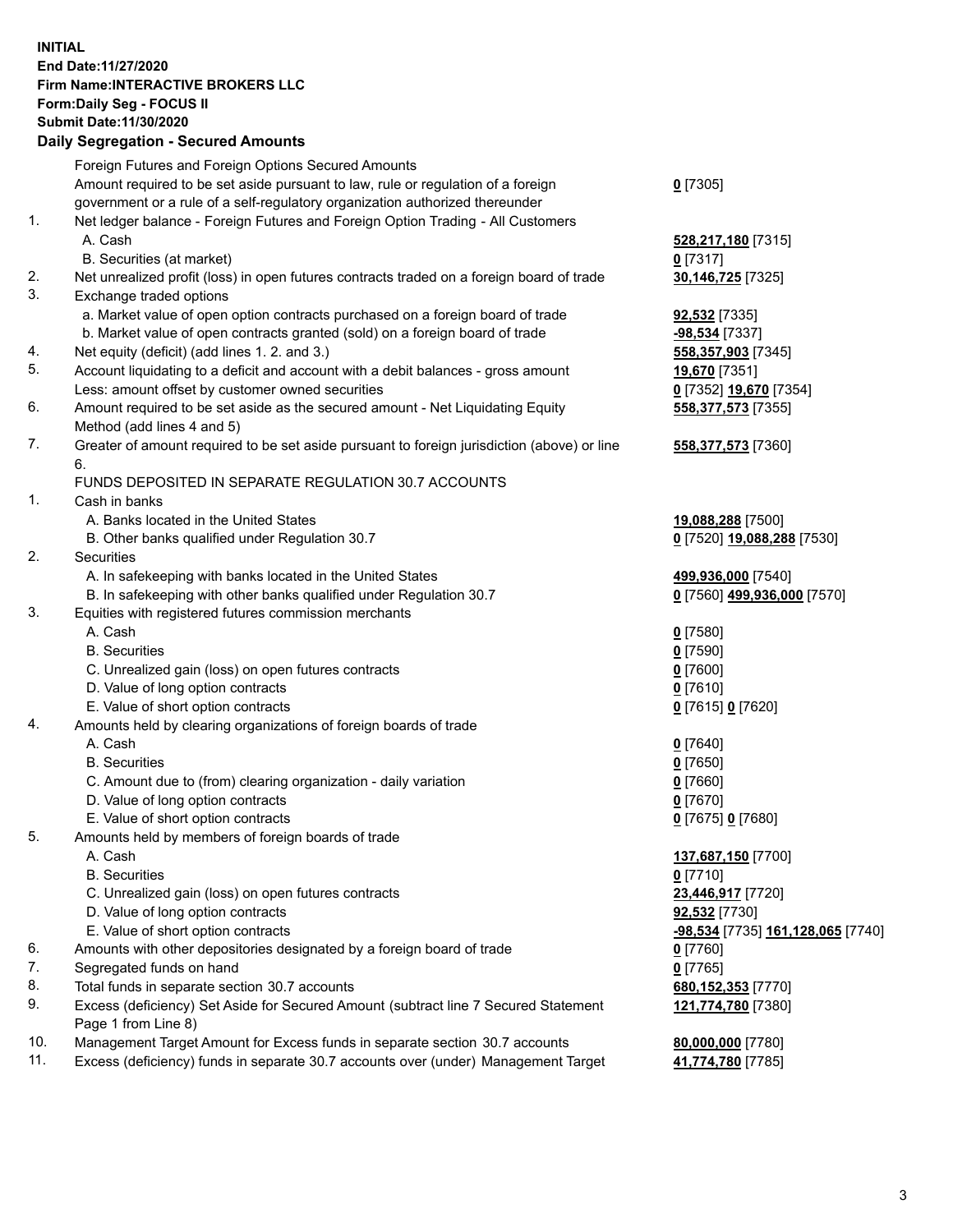**INITIAL End Date:11/27/2020 Firm Name:INTERACTIVE BROKERS LLC Form:Daily Seg - FOCUS II Submit Date:11/30/2020 Daily Segregation - Segregation Statement** SEGREGATION REQUIREMENTS(Section 4d(2) of the CEAct) 1. Net ledger balance A. Cash **5,380,283,666** [7010] B. Securities (at market) **0** [7020] 2. Net unrealized profit (loss) in open futures contracts traded on a contract market **30,457,129** [7030] 3. Exchange traded options A. Add market value of open option contracts purchased on a contract market **290,742,508** [7032] B. Deduct market value of open option contracts granted (sold) on a contract market **-247,565,346** [7033] 4. Net equity (deficit) (add lines 1, 2 and 3) **5,453,917,957** [7040] 5. Accounts liquidating to a deficit and accounts with debit balances - gross amount **5,961,596** [7045] Less: amount offset by customer securities **0** [7047] **5,961,596** [7050] 6. Amount required to be segregated (add lines 4 and 5) **5,459,879,553** [7060] FUNDS IN SEGREGATED ACCOUNTS 7. Deposited in segregated funds bank accounts A. Cash **1,186,145,789** [7070] B. Securities representing investments of customers' funds (at market) **2,451,474,550** [7080] C. Securities held for particular customers or option customers in lieu of cash (at market) **0** [7090] 8. Margins on deposit with derivatives clearing organizations of contract markets A. Cash **2,646,820** [7100] B. Securities representing investments of customers' funds (at market) **2,019,712,544** [7110] C. Securities held for particular customers or option customers in lieu of cash (at market) **0** [7120] 9. Net settlement from (to) derivatives clearing organizations of contract markets **4,069,587** [7130] 10. Exchange traded options A. Value of open long option contracts **290,532,392** [7132] B. Value of open short option contracts **-247,491,137** [7133] 11. Net equities with other FCMs A. Net liquidating equity **0** [7140] B. Securities representing investments of customers' funds (at market) **0** [7160] C. Securities held for particular customers or option customers in lieu of cash (at market) **0** [7170] 12. Segregated funds on hand **0** [7150] 13. Total amount in segregation (add lines 7 through 12) **5,707,090,545** [7180] 14. Excess (deficiency) funds in segregation (subtract line 6 from line 13) **247,210,992** [7190] 15. Management Target Amount for Excess funds in segregation **155,000,000** [7194] 16. Excess (deficiency) funds in segregation over (under) Management Target Amount **92,210,992** [7198]

Excess